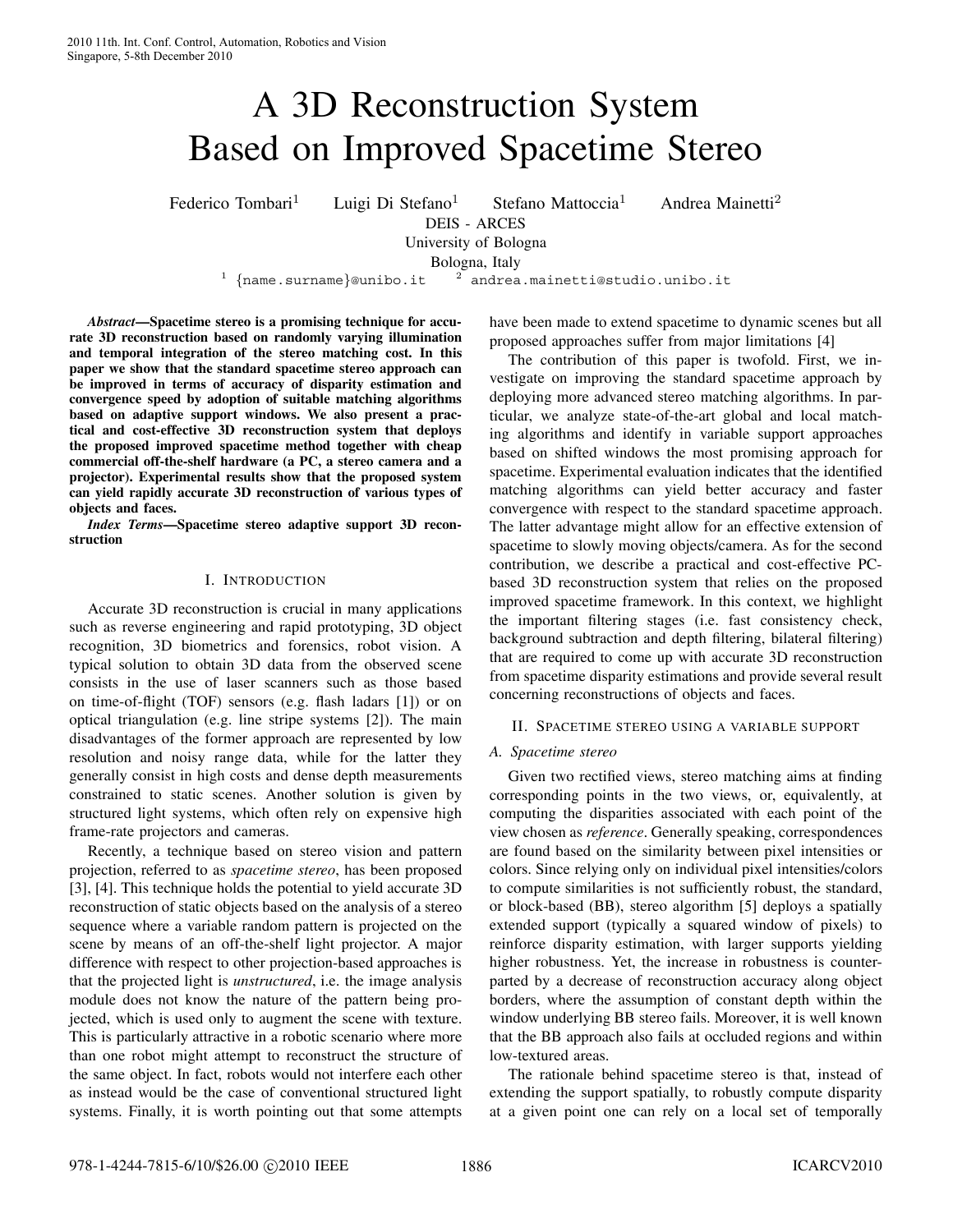correlated pixels. Analogously to the spatial case, this requires that the depth of the point within this set is constant over time, that is, the scene must be static. Under this assumption, a matching function *Csts* is computed by evaluating a pointwise similarity function *S* over a spatio-temporal support including all pixels that fall within a squared window  $W_r(p)$  of radius *r* centered at a given point *p* over a certain number of frames *F* [4], [3]:

$$
C_{sts}(x, y, d) = \sum_{t \in F} C(x, y, d, t)
$$
 (1)

where

$$
C(x, y, d, t) = \sum_{(i,j)\in W_r(p)} S\left(I_L(i,j,t), I_R(i-d,j,t)\right). (2)
$$

with  $I_L$ ,  $I_R$  denoting the left and right stereo sequences, (*x, y*) being *<sup>p</sup>*'s coordinates and *<sup>d</sup>* being the disparity currently evaluated. Once *Csts* is computed over all disparities for the given point *p*, the disparity  $\hat{d}$  associated with *p* is selected as the one minimizing *Csts* (*Winner-Take-All* approach):

$$
\hat{d} = \underset{d}{\text{argmin}} \, C_{sts}(x, y, d) \tag{3}
$$

It is worth pointing out how in its standard formulation spacetime stereo basically consists in the application of the standard BB stereo algorithm on a spatio-temporal - instead of only spatial - support. However, while the spatial support aggregates local information by including pixels around *p*, if the scene appearance does not change no additional information is brought in by the use of a temporal support. For this reason, in [4], [3] it is proposed to vary the illumination of the scene: in particular, a light projector can be deployed to augment the scene with a random pattern that varies at each frame of the sequence.

As for the pattern to be projected on the scene, we have performed a comparative study between different pattern typologies (some are shown in figure 1). The experiments have been carried out by projecting each pattern over some simple scenes and computing the RMSE error between the achieved disparity maps and the hand-labeled groundtruth. Our results indicate that the best performing pattern is of the same kind of those used in [4], [3], i.e. a sequence of vertical binary stripes of randomly varying thickness.

The temporal extension in spacetime stereo allows for using small spatial support, with the salutary effect of reducing wrong disparity estimations along object borders. Furthermore, the use of the projected pattern notably reduces the presence of low-textured areas, which, as previously mentioned, are a major source of errors for the standard BB algorithm. The combination of small supports and enhanced texture results typically in accurate disparity estimation.

#### *B. Stereo matching approaches*

Stereo matching is an intensively studied research topic, with an impressive number of algorithms capable of significantly improving disparity estimation with respect to standard BB approach proposed in literature in the past few years.



Fig. 1. Some evaluated patterns.

As reported in [4], almost any stereo matching method could be extended to the time domain within the spacetime stereo framework. Based on this observation, we have investigated on advanced stereo matching methods that could be effectively deployed within a spacetime stereo framework.

Current approaches can be divided between local and global [5]. As for local ones, the class of methods based on a *variable support* [6] represents the state of the art for what concerns accuracy. The main idea is to use a support that dynamically adapts its shape to the local spatial characteristics of the image rather than using a fixed window. Proposed methods select supporting points based on the similarity in intensities (or colors) between the reference point and its neighbours (e.g. [7]) or on the minimization of a similarity cost computed on a window over different neighbouring position (e.g. [8], [9], [10]). On the other side, global approaches aim at finding an approximate solution for a minimization problem based on an energy function computed globally on all image points, with such a function generally including a pointwise matching term and a smoothness term. Currently the best performing optimization methods are based on Belief Propagation (BP), Graph Cuts (GC), Dynamic Programming (DP), Scanline Optimization (SO) [5].

The use of a global method deploying a smoothness term allows for propagating depth information to those regions where the matching cost term is unable to reliably detect the correct disparity, i.e. especially on low-textured or even uniform areas. As a matter of fact, the use of a projected pattern typically greatly reduce the presence of low-textured areas in the scene to be reconstructed, thus not motivating the use of this class of methods for the spacetime stereo framework. In addition, the majority of these methods (e.g. those based on BP and GC) are particularly time-consuming. As for local methods, those relying on similarity of intensities/colors for the determination of the spatially adaptive support would simply be unfeasible in a spacetime context given the presence of the projector that alters the appearance of the scene. In fact, these methods are based on the assumption that depth edges coincide with intensity edges, while in a spacetime stereo context the projected random pattern creates many new edges that are totally uncorrelated with the depth borders present in the scene.

Based on these considerations, the class of stereo matching methods that appear most suitable to be applied in a spacetime stereo context is that relying on the minimization of a similarity cost computed on a window over different neighbouring positions [8], [9], [10]. This class of methods typically deploys rectangular windows shifted over different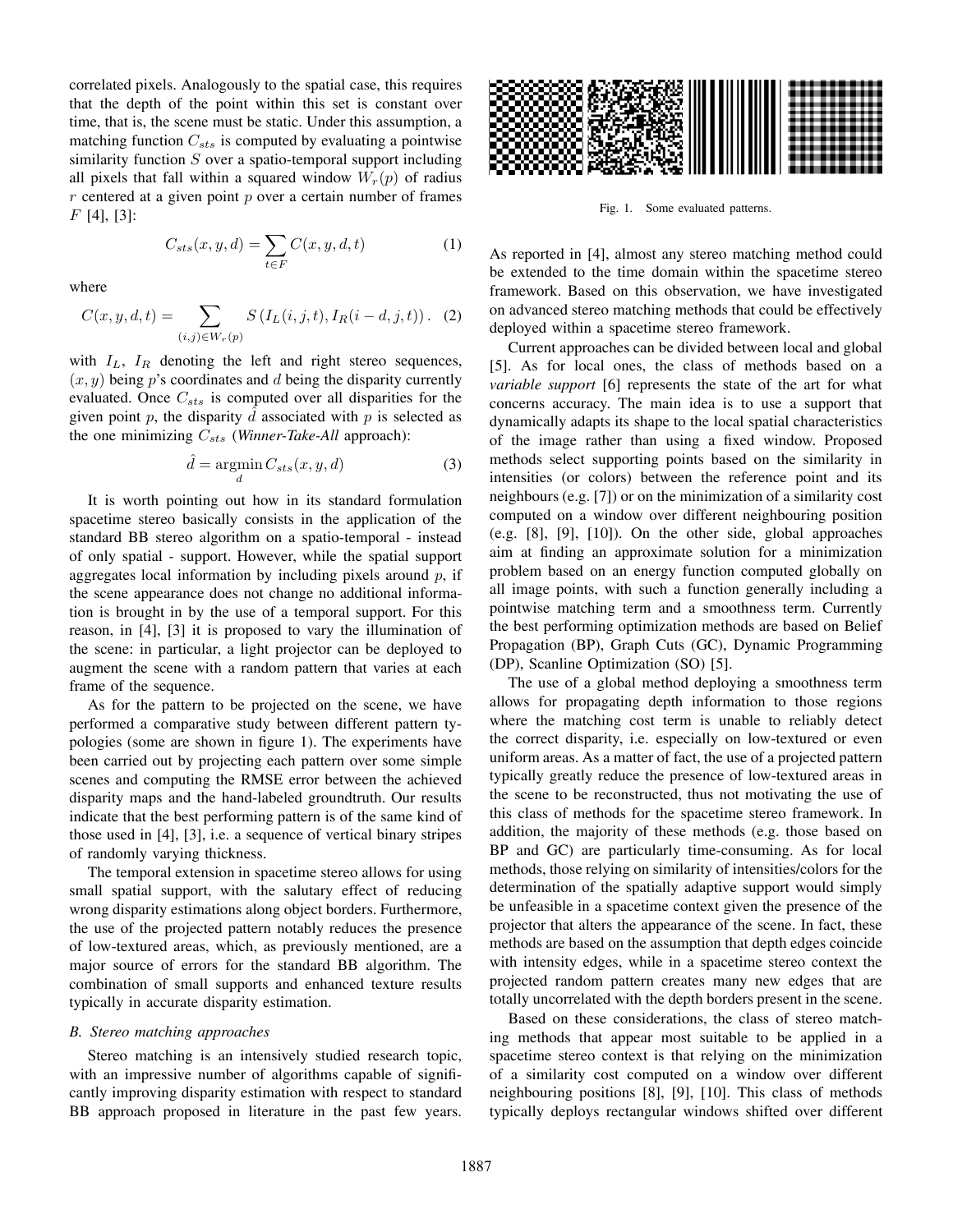

Fig. 2. The 4 sequences used in the experiments.

positions in a local neighbourhood to select the best horizontal and vertical displacement that maximizes the number of pixels in the window lying at the same depth. As pointed out in Section II, in the spacetime stereo framework the preferred pattern consists of vertical stripes (i.e. characterized by vertical uniform areas). Hence, though in general it would be useful to account also for vertical shifts, variations in the texture of the scene tend to be along horizontal lines. Thus, we propose to evaluate the best displacement only along horizontal shifts, which allows a limited computational overhead with respect to the BB algorithm. In particular, we take into consideration three different variable support algorithms:

• *Shiftable Windows* (SW): similarly to the proposal in [10], the cost is the minimum obtainable by shifting a square window over  $2r + 1$  horizontal shifts centered in *p*:

$$
C_{SW}(x, y, d, t) = \min_{k \in [x - r, x + r]} C(k, y, d, t)
$$
 (4)

• *Three Windows* (3W): the cost is the minimum obtainable by shifting a square window over 3 horizontal shifts centered in *p*:

$$
C_{3W}(x, y, d, t) = \min_{k \in \{x - r, x, x + r\}} C(k, y, d, t)
$$
 (5)

This approach can be regarded as a simplified version of method SW, and it is similar to the methods proposed e.g. in [11], [12].

• *Multiple Windows* (MW): inspired by [8], the cost is computed as that of a square window centered on *p* plus the minimum obtainable by shifting a square window over two additional 2 horizontal shifts:

$$
C_{MW}(x, y, d, t) = C(x, y, d, t) + \n+ \min_{k \in \{x - r, x + r\}} C(k, y, d, t)
$$
\n(6)

Once one of these costs (depending on the chosen algorithm) is computed at every position (*x, y*), disparity *<sup>d</sup>* and frame *<sup>t</sup>*, it is substituted to term C in equation (1) to yield the final *Csts* cost.

#### *C. Experimental evaluation*

This section proposes an experimental analysis aimed at evaluating whether the use of variable support matching algorithms within the spacetime stereo framework can improve disparity estimation with respect to the standard formulation. In particular, we compare the use of the 3 algorithms identified in Section II (i.e. SW, 3W, MW), with respect to that of standard BB matching on 4 stereo sequences referred to as *<sup>S</sup>*1, *<sup>S</sup>*2, *<sup>S</sup>*3, *<sup>S</sup>*4. Each sequence corresponds to a different scene composed by several objects at different depths, as shown in figure 2. For all experiments, the pointwise matching function *S* is the absolute difference between pixel intensities. As for the size of the spatial windows, for each algorithm and each sequence, three different values of the window radius *r* are considered: 3, 5, 7.

In order to perform a quantitative evaluation and in absence of a method to easily obtain groundtruth information from the rather complex scenes used for the experimental evaluation, we compute the percentage of points in the resulting disparity map that are discarded by means of a *left-right consistency check* [13]. As pointed out in [13], this indicator can be regarded as a measure of the quality of the retrieved disparity map. Obviously, the number of discarded points does not depend only on the number of matching errors, but also on the number of occluded pixels, that can not be handled by the standard spacetime stereo approach. This must be taken into consideration when analysing the reported values of the indicator.

The graphs, in figures 3, 4 show for each algorithm the percentage of matching errors detected by the left-right consistency check as a function of the frame number along the sequence. Each row in the two figures refers to a different radius, while each column refers to a different sequence. As it can be seen from the graphs, the BB algorithm is less accurate than the 3 considered variable support algorithms on all the sequences and independently of the radius size. It is worth pointing out here that, since the values of matching errors include also occluded pixels, which account for the same quantity for all methods, the actual discrepancies in accuracy rates between the compared methods are indeed greater than those reported in the graphs. Moreover, the BB algorithm yields the highest percentage of errors on the long run (i.e. after processing several frame rate, when the error percentage stabilizes on a particular value), but also the slowest to converge to a stable error value. This means, to achieve a desired level of accuracy one has to process a significantly higher number of frames with BB matching than with the considered variable support algorithms. For instance, the graph concerning sequence *<sup>S</sup>*1 and radius  $r = 5$  shows that to get to an error value below  $12\%$ we need to process 66 frames with the BB algorithm, while only 8 frames are sufficient with the MW algorithm. As for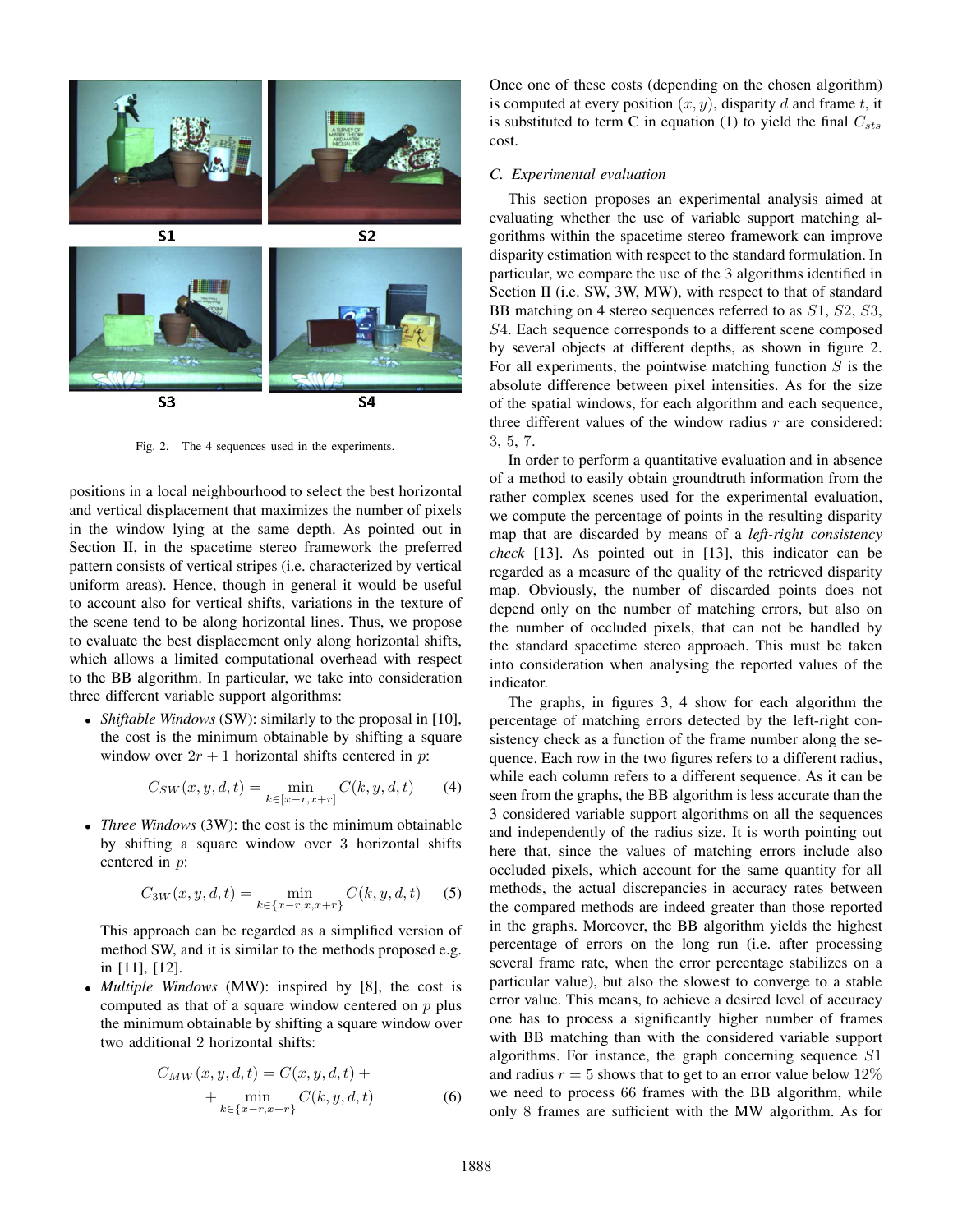

Fig. 3. Experimental comparison of different aggregation strategies on sequences *S*1, *S*2.

radius size, the lowest error rates are generally reported by the algorithms with size 5. As for comparison between MW, SW and 3W, results show that, when many frames are available, the two best performing algorithms, MW and 3W, have similar performance, with MW performing overall slightly better with radius  $r = 5, 7$  and notably better with radius  $r = 3$ . Moreover, when only few frames are processed, MW outperforms the other approaches in all sequences and with all the considered radius sizes. Hence, MW will be the algorithm used in our 3D reconstruction framework, which will be described in the next Section. Computationally, it requires roughly a  $25 \sim 30\%$  overhead with respect to the BB algorithm.

Eventually, to highlight the advantages of the multiplewindow approach, in Fig. 5 we qualitatively compare the disparity maps yielded by BB and MW on dataset S1 with  $r = 5$ . As expected, MW yields thinner regions of matching errors (blue pixels) at depth discontinuities (e.g. red boxes) as well as within visible areas adjacent to occlusions (e.g. green box).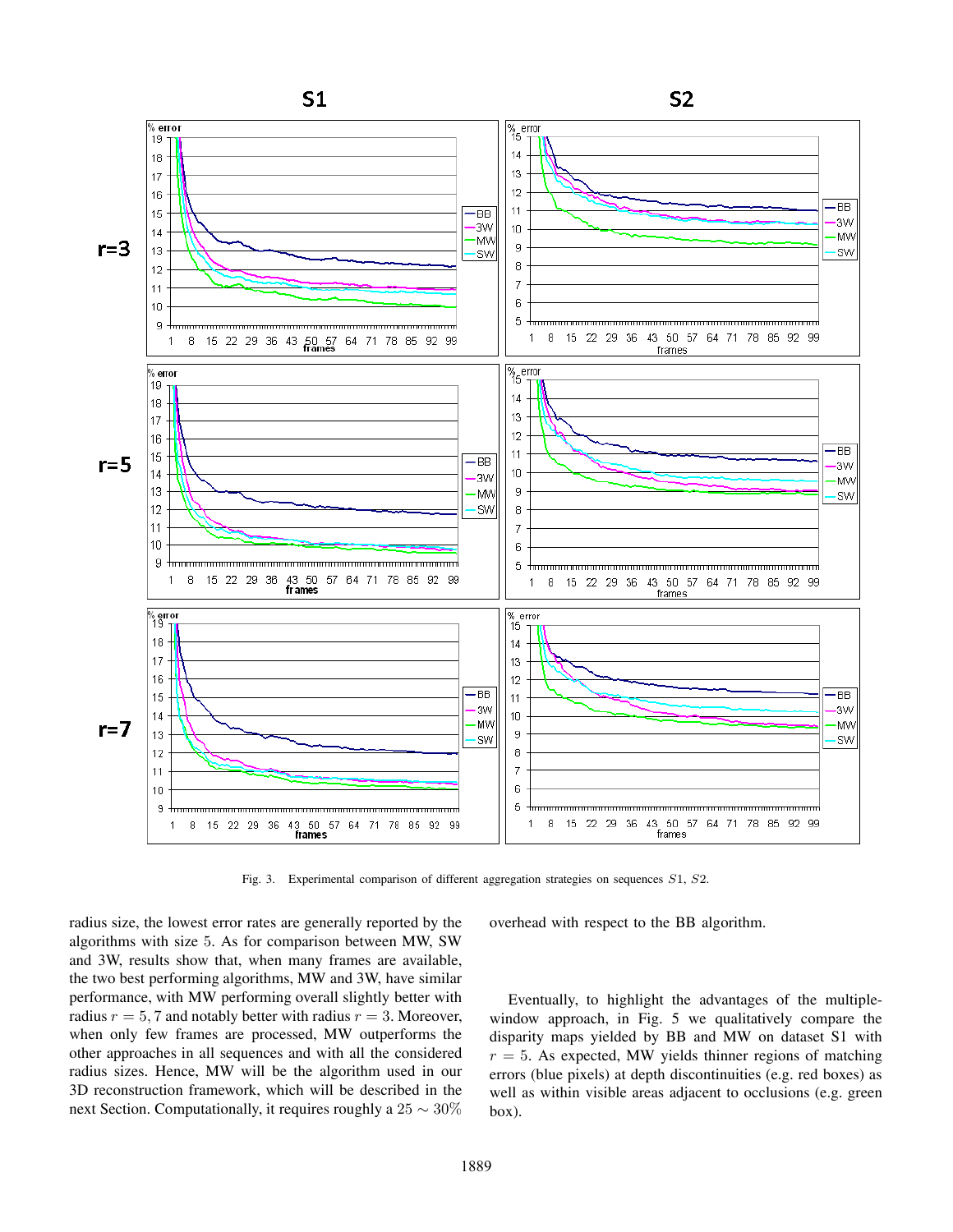

Fig. 4. Experimental comparison of different aggregation strategies on sequences *S*3, *S*4.

#### III. THE PROPOSED 3D FRAMEWORK

## *A. Spacetime stereo*

In this section we present a framework based on spacetime stereo designed to provide efficient and accurate 3D reconstruction. In particular, we propose the use of several stages to filter and improve the spacetime output. As a matter of facts, the output of the spacetime stereo algorithm, though being usually really precise, still present inaccuracies due to presence of noise, specularities and occluded regions, that ought to be filtered out. The proposed 3D reconstruction pipeline is shown in fig. 6.

As for the spacetime stereo module, we apply the MW algorithm given the benefits demonstrated in the previous section. Our implementation of this stage works at  $\sim$  300 ms per processed frame (e.g. with F=20 approximately 6 seconds) using images of size  $640\times480$  and disparity ranges of  $70\sim90$ pixels.

## *B. Fast consistency check*

In order to discard mismatches and occluded regions, we propose to apply a left-right consistency check [13] after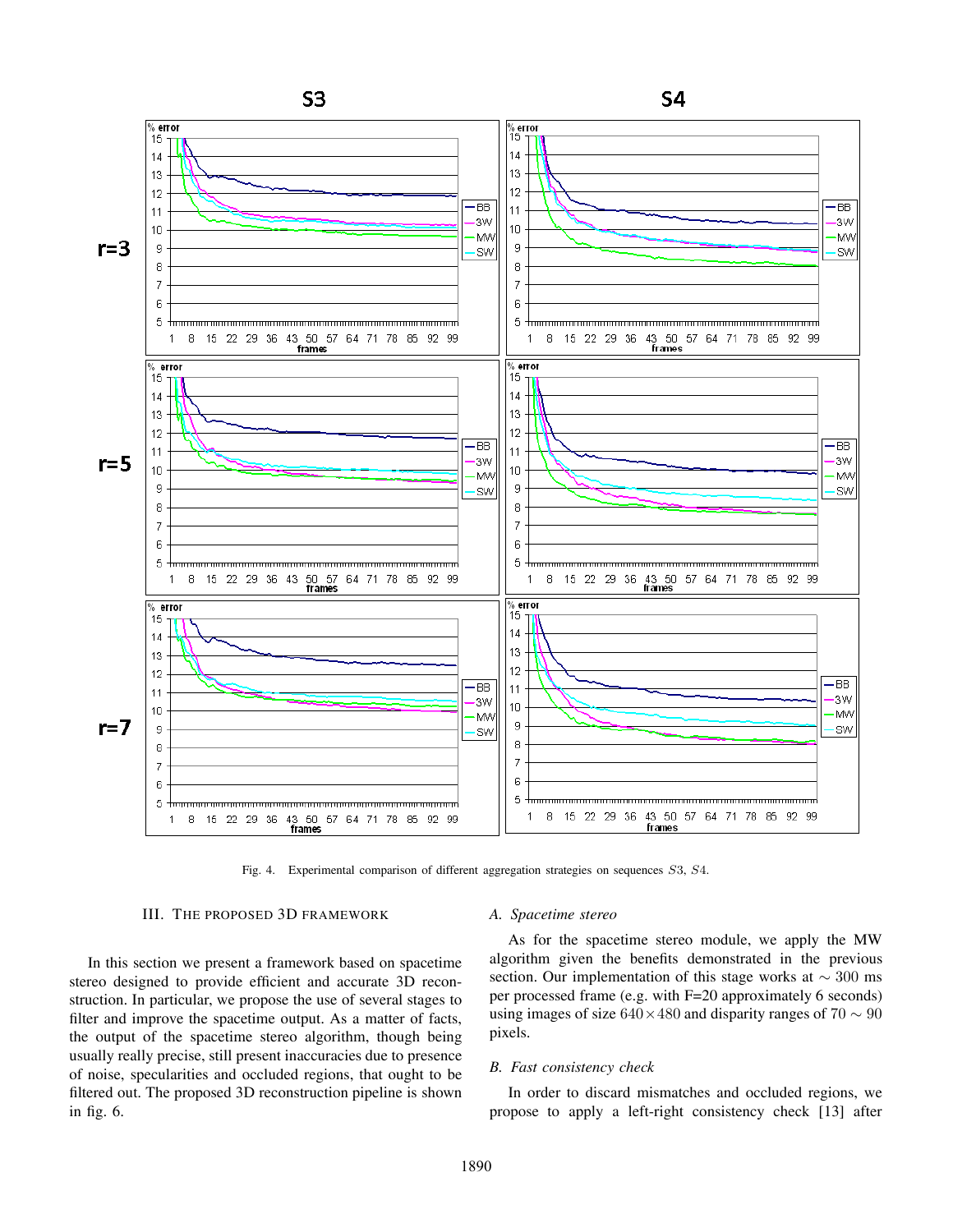

Fig. 5. Comparison between BB (left) and MW (right) on S1 dataset.



Fig. 6. The proposed 3D reconstruction pipeline.



Fig. 7. The fast consistency check method.

processing the stereo sequence. The use of this filtering stage is particularly effective since it keeps only those disparities that are consistent between the two views, hence that can be considered reliable estimations. The main drawback is that, generally speaking, this step would require the computation of two disparity maps, the one referred to the reference view, and the one related to the target view (we will refer here to the two maps as *reference map* and *target map*). This notably affects the considered framework since indeed spacetime stereo is the most computationally expensive stage of the overall pipeline. Hence introduction of the left-right consistency check would almost double the computational time required to perform an object scan.

Nevertheless, we apply an efficient left-right consistency check, inspired by the approach proposed in [14] for trinocular stereo, that computes the target map by recycling the computations needed for the reference map. In particular, to compute cost (1), the spacetime approach needs to compute a threedimensional array where for each  $x \in [0, W]$ ,  $y \in [0, H]$ ,  $d \in [0, D]$  (*W,H* image size, *D* the disparity range) the cost associated with the local support (e.g. (2) for method BB) is accumulated. Figure 7 shows a slice of this array computed for a certain value of *y*. By properly analyzing this array we can determine the best disparity for each point of the reference map (traversing the blue path in figure 7)

$$
\tilde{d}_{ref}(x,y) = \underset{d \in [0,D]}{\operatorname{argmin}} C_{sts}(x,y,d) \tag{7}
$$

as well as the best disparity for each point of the target map (traversing the red path in figure 7)

$$
\tilde{d}_{tar}(x,y) = \underset{d \in [0,D]}{\operatorname{argmin}} C_{sts}(x+d,y,d) \tag{8}
$$

with no need to recompute the 3D array. In our experiments, using images of size  $640 \times 480$  and a disparity range of  $70 \sim 90$  pixels, the computation of the target map and the left-right consistency check altogether accounted for a total computational overhead as small as  $150 \sim 200$  ms.

#### *C. Background subtraction and depth filter*

These stages are aimed at segmenting the foreground object from the scene background. This is performed both in the intensity domain as well as in the disparity domain.

As for the former, at start-up a background model is computed by averaging some frames of the scene in absence of the object to be reconstructed. At run-time, for each object that needs to be reconstructed, an average appearance frame (without pattern projection) is computed, then a simple pixelwise background subtraction is performed by thresholding those pixels in the current frame that are distant in the RGB space to the corresponding pixels in the background model. In our implementation, the threshold can be interactively adjusted by the user when this stage is reached. In addition,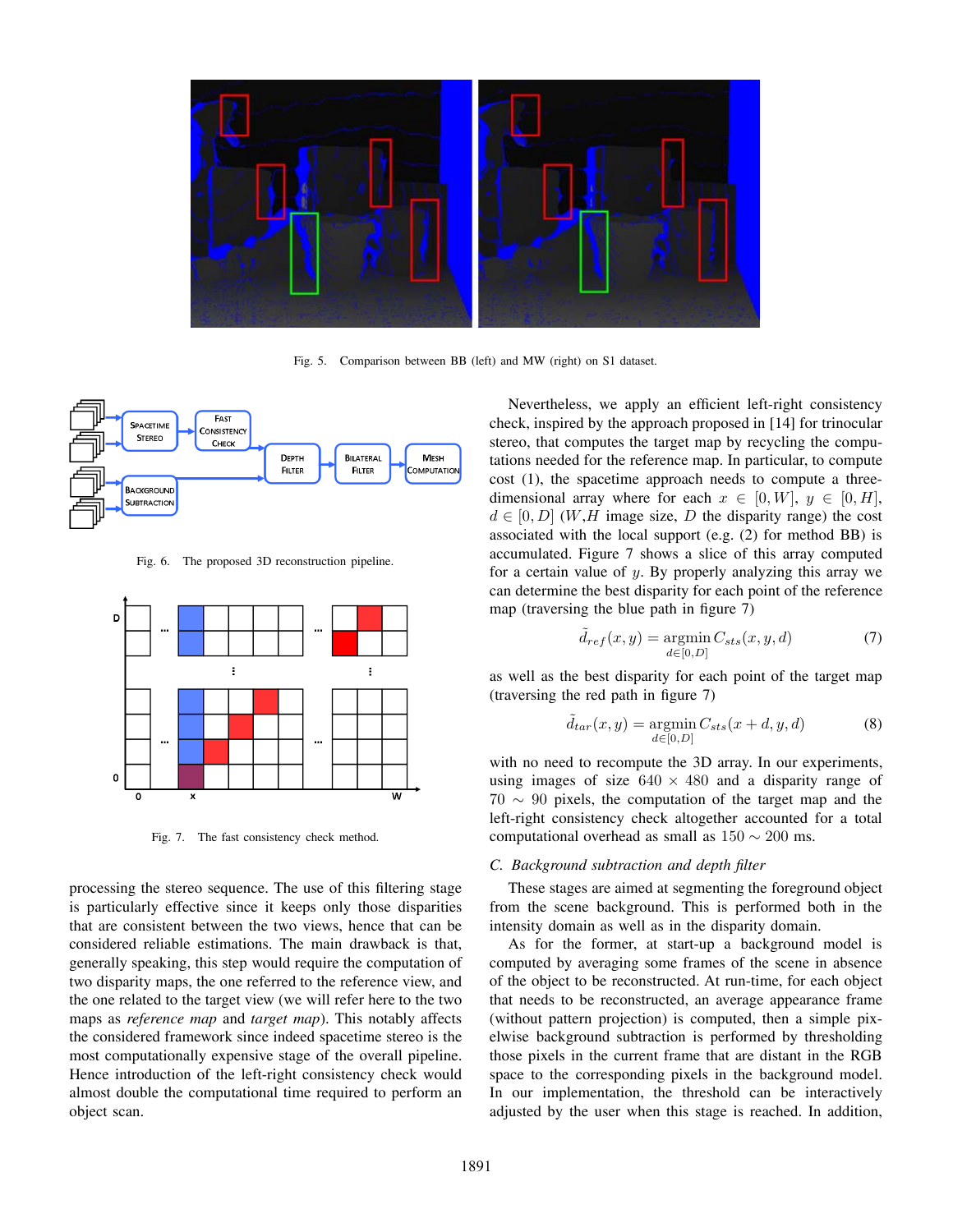

Fig. 8. Outputs at the various stages of the proposed reconstruction framework. a) Background model. b) Averaged object appearance (with no projected pattern). c) Binary change mask resulting from background subtraction and area-closing; d) Output of spacetime stereo based on the MW algorithm. e) Unreliable disparities (depicted in blue) filtered out by the fast consistency check. f) Manual adjustment of the depth filter thresholds. g) Resulting 3D mesh.

a simple labeling algorithm is deployed on the binary change mask to perform an *area-closing* step (all background pixels having an area smaller than a given threshold are converted to foreground). This helps reducing false negatives points in the foreground area. The computation of the average appearance of the object is also useful to associate texture information to each element of the point cloud in the mesh computation stage. As for the segmentation in the disparity domain, two thresholds are used to adjust the horopter of the stereo setup so that it contains only the volume where the object is currently scanned. Also at this stage, the thresholds can be interactively modified by the user.

## *D. Bilateral filter*

After the previous stages have discarded those points in the disparity map corresponding to mismatches or to background parts, the remaining disparity values have to be filtered due to the presence of noise. We propose to apply a cascade of two filters. The first one is a median filter, to remove outliers possibly present in the disparity map. Then, we apply bilateral filtering [15], which is a non-linear filter used to denoise images while preserving intensify/color edges. In our case, we apply the bilateral filter on disparity images so as to smooth out the object surface while preserving depth borders (discarded points are excluded from the filtering process). In our experiments, with images sized  $640 \times 480$ , the computation of the bilateral filter accounted for a processing time of  $40 \sim 60$  ms.

### *E. Mesh computation*

During the final stage, disparities are mapped in the 3D space by means of calibration parameters and a meshing algorithm is applied to reconstruct the object surface. We exploit the disparity map to infer information on neighbouring pixels and apply the following simple meshing algorithm: a mesh triangle is created every three 4-connected valid neighbouring points in the disparity map whose difference in depth is never higher than a given threshold. In our experiments, using images of size  $640 \times 480$ , the mesh computation accounted for a processing time of  $4 \sim 6$  ms.

Figure 8 shows the output of the proposed reconstruction framework at various stages of the 3D pipeline. In addition, some 3D reconstructions concerning objects and faces obtained with the proposed approach are presented in figure 9. Videos concerning these reconstructions can be found online1. As for the experimental setup, we have used a Videre Design stereo camera [16] together with an off-the-shelf lamp projector and PC.

# IV. CONCLUSIONS

We have shown how the accuracy and convergence speed of standard spacetime stereo can be improved by means of stereo matching algorithms that rely on adaptive window positions. We have also described a practical and cost effective PC-based system based on improved spacetime that allows to obtain rapidly and easily (i.e. with very limited and intuitive user interaction) accurate 3D reconstructions. The result concerning faster convergence is important since it deals with the ability of achieving the required accuracy level using a significantly smaller number of frames than standard spacetime. This, in turn, may widen the range of applications of spacetime stereo, for it implies a less tight immobility constraint of the scene under reconstruction. We believe that this would be particularly attractive in e.g. 3D face recognition applications,

1Available at : *http://vision.deis.unibo.it/fede/demos/rec3D.htm*